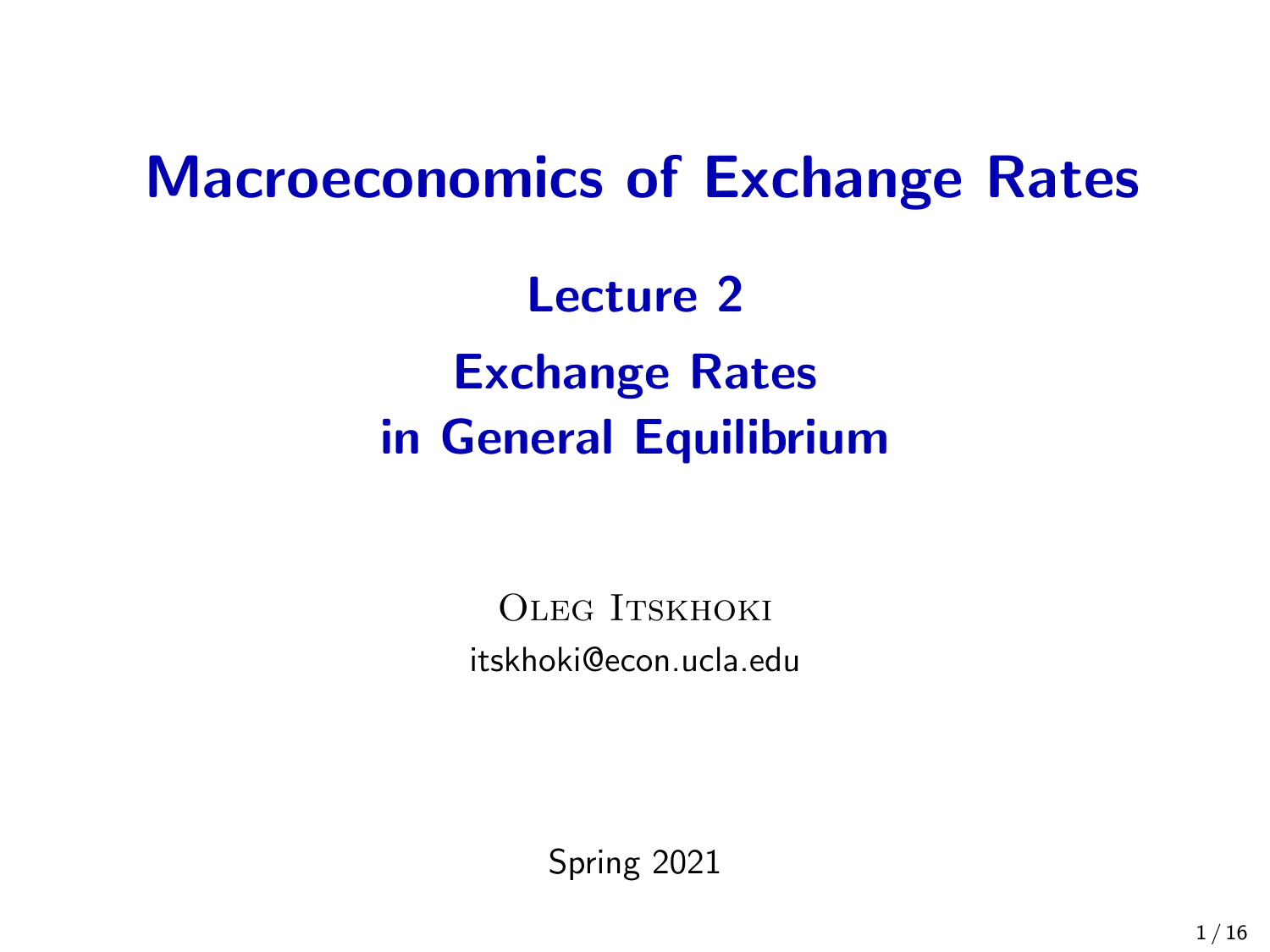### Roadmap

#### **1** Real Exchange Rate and Expenditure Switching

- Import demand and net exports
- Market clearing and aggregate consumption
- **2** Real Exchange Rate and International Risk Sharing
	- Complete markets and financial autarky
	- General incomplete markets
- **3** Exchange Rates in General Equilibrium
	- Intertemporal budget constraint
	- Monetary policy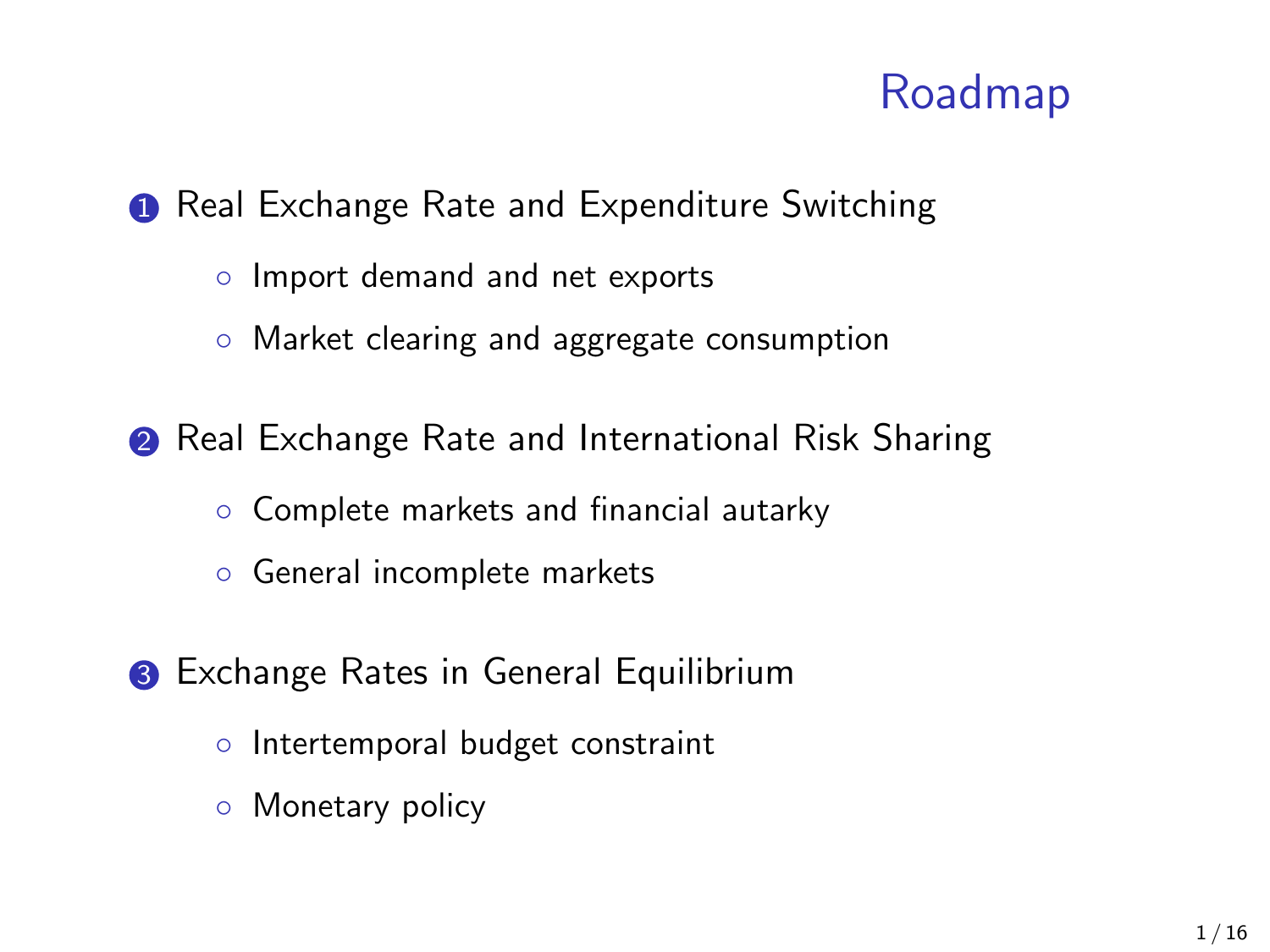# EXPENDITURE SWITCHING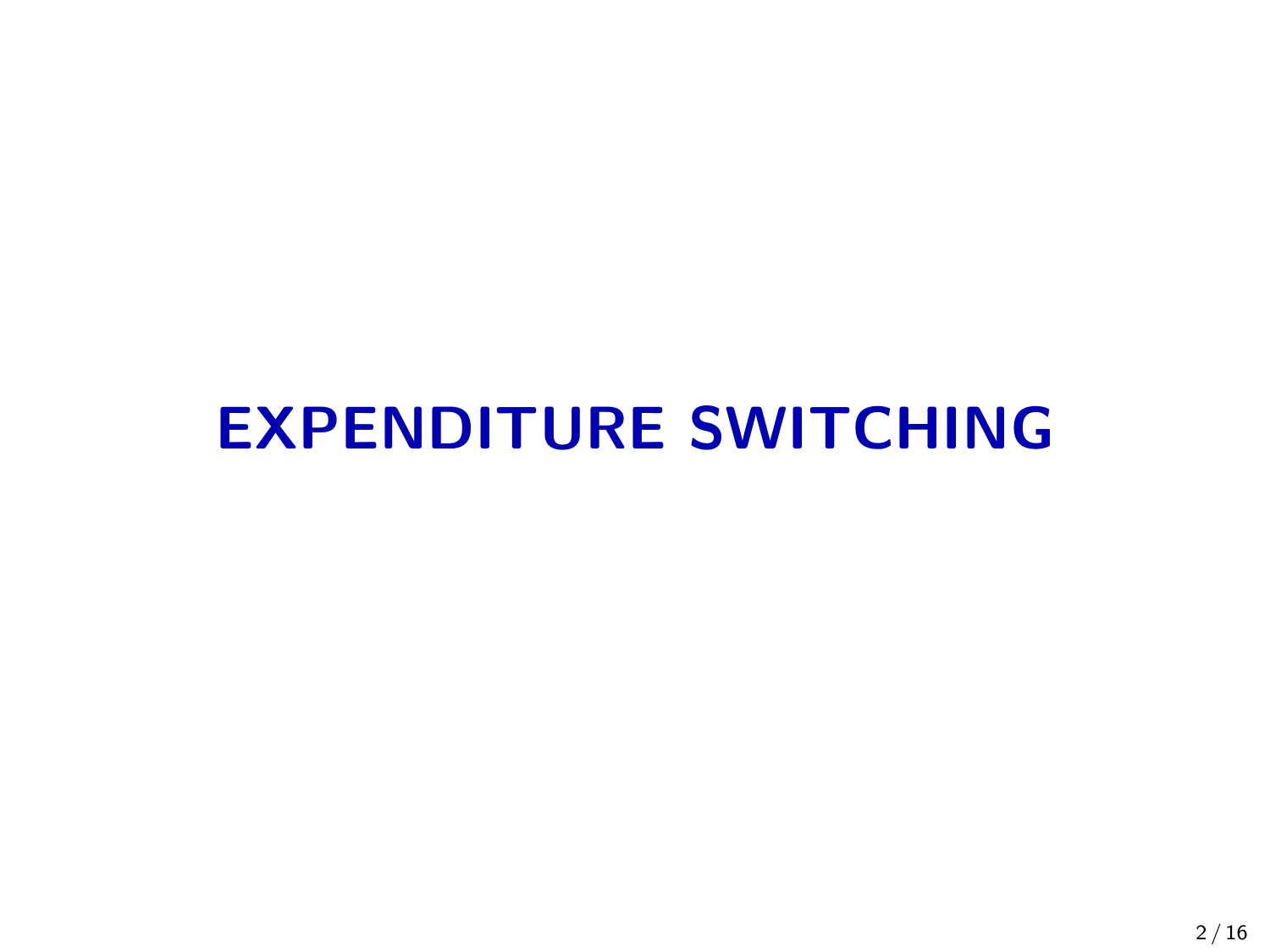### Exports and Imports

• Net exports:

$$
\mathit{NX}_t = \mathcal{E}_t P_{\mathit{Ht}}^* C_{\mathit{Ht}}^* - P_{\mathit{Ft}} C_{\mathit{Ft}}
$$

 $\circ$   $\,C_{Ft}$  and  $\,C_{Ht}^*$  are aggregate import quantities at home/abroad

 $\circ$   $\mathcal{P}_{\mathsf{F}t}$  and  $\mathcal{P}_{\mathsf{H}t}^*$  are local-currency import price indexes

• Log-linearizing (around  $\overline{N}X = 0$ ; denoting  $nx_t \equiv NX_t/\overline{Y}$ ):

$$
nx_t = \gamma[c_{Ht}^* - c_{Ft} - s_t]
$$
  

$$
\circ \ s_t \equiv p_{Ft} - p_{Ht}^* - e_t \text{ is ToT}
$$

• Import demand in log deviations:

$$
c_{Ft} = -\theta \left( \underbrace{p_{Ft} - p_t}_{(1-\gamma)(p_{Ft} - p_{Ht}) = (1-\gamma)(s_t + q_{Ht})} \right)
$$

 $\circ$   $\theta$  is the elasticity of the import demand schedule  $\circ$  aggregate consumption  $c_t$  is a shifter;  $\epsilon_t$  is preference shock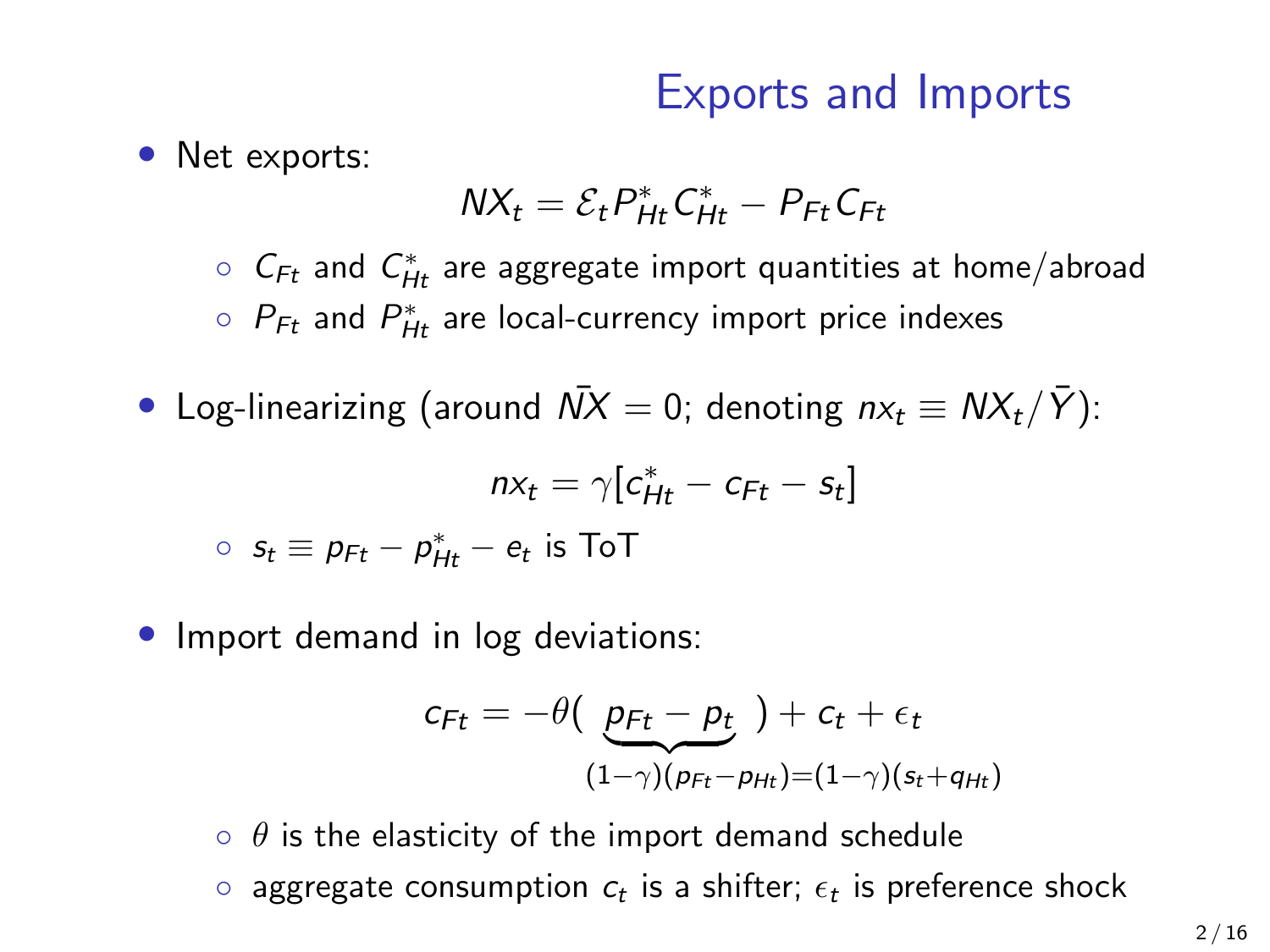### Net Exports

• A rather general expression for net exports (holds independently of price setting and price stickiness):

$$
nx_t = \gamma[\theta q_t + (\theta - 1)s_t - (c_t - c_t^*) + \tilde{\epsilon}_t]
$$

- $\circ$  both RER  $q_t$  and ToT  $s_t$  matter for NX Marshall-Lerner condition:  $\theta + (\theta - 1) = 2\theta - 1 > 0$
- consumption boom ⇒ increase in imports, deterioration of NX
- Expenditure switching mechanism:  $ER \Rightarrow NX$

$$
nx_t = \gamma \big[\vartheta q_t - (c_t - c_t^*)\big], \quad \vartheta \equiv 2\theta(1-\alpha)\frac{1-\gamma}{1-2\gamma} - \frac{1-2\alpha(1-\gamma)}{1-2\gamma}
$$

 $\circ$  expressing  $s_t$  via  $q_t$  using Prop. 2. Now ML cond:  $\vartheta > 0$ 

 $\circ$  in the data,  $nx_t$  weakly correlated with  $q_t$  and significantly less volatile; less so over LR (over 5 years); J-curve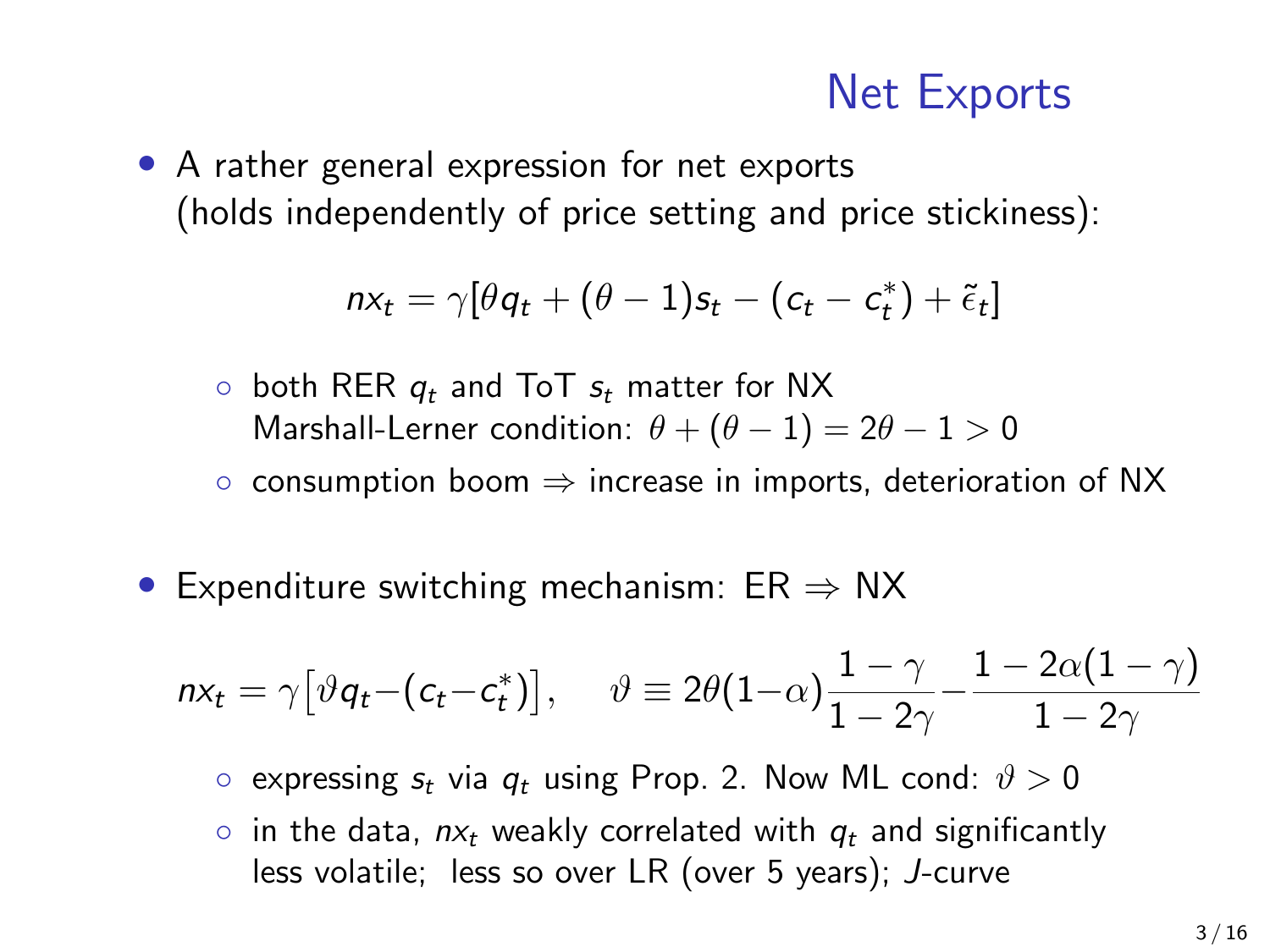### Illustration

(Alessandria and Choi, 2019)

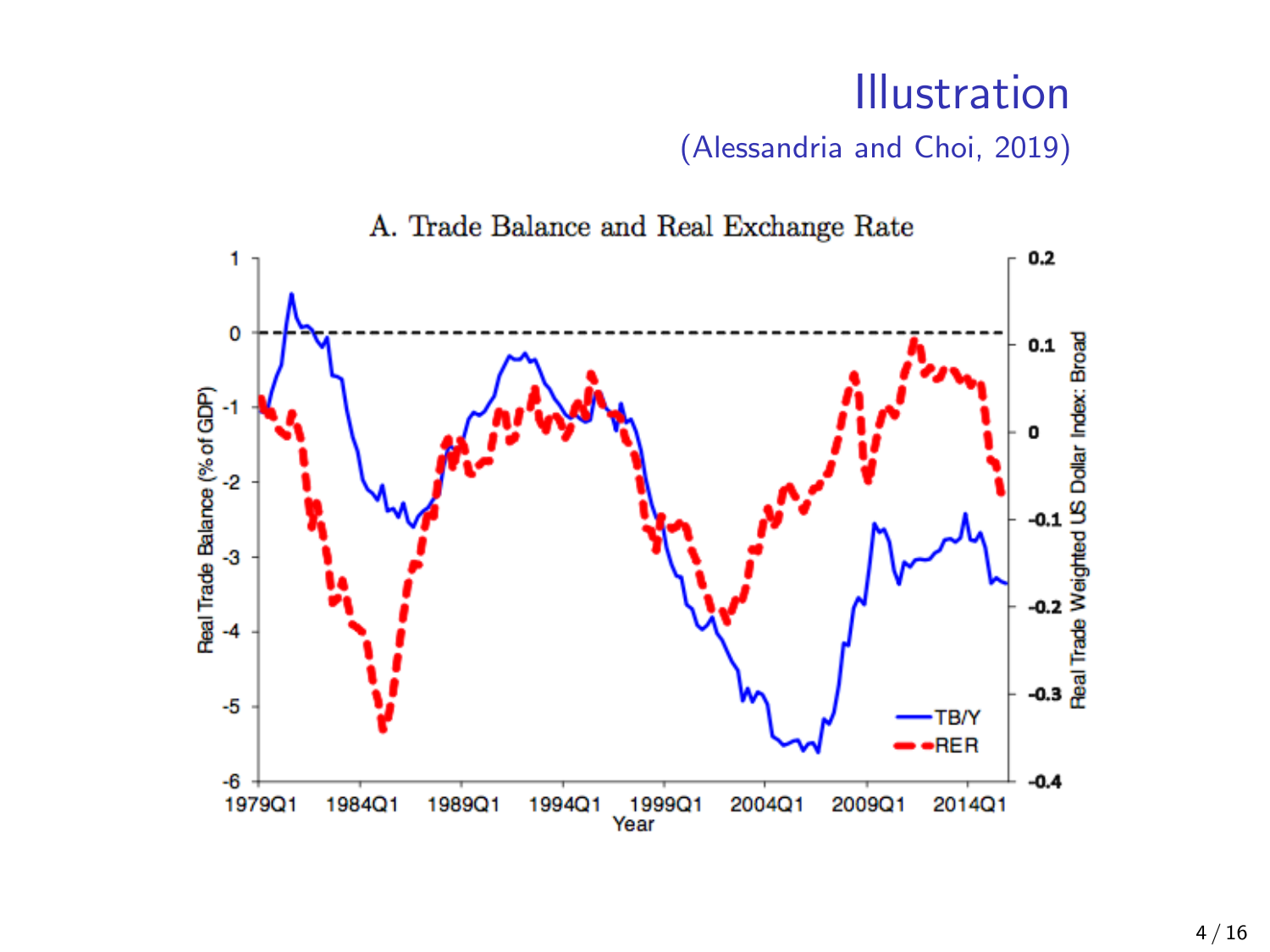### Market Clearing and Agg. Consumption The expenditure switching mechanism

- Domestically-produced output allocation:  $Y_t = C_{Ht} + C_{Ht}^*$
- Log-linearized:  $y_t = (1 \gamma)c_{Ht} + \gamma c_{Ht}^*$
- Equilibrium relationship b/w relative consumption and RER:

$$
\boxed{c_t - c_t^* = \frac{1}{1 - 2\gamma} \big[ (y_t - y_t^*) - 2\gamma \varkappa q_t \big],} \quad \varkappa \equiv \frac{2\theta(1 - \alpha)(1 - \gamma)}{1 - 2\gamma}
$$

- $\circ$  using demand schedules for  $c_{Ht}$ ,  $c_{Ht}^*$  and Prop. 2; under sticky prices, this equation is the "error correction term"
- $\circ$   $y_t$ ,  $y_t^*$  exog. endowment or endog. agg. supply of goods (incl. due to reduction in markups from monetary expansions)
- $\circ$  in autarky,  $\gamma = 0$  and  $c_t = y_t$ ; in general,  $y_t$  affects  $(c_t, c_t^*, q_t)$
- $\circ$  with  $y_t$  constant,  $q_t$  and  $c_t$  are linked by expenditure switching
- important implications for Backus-Smith!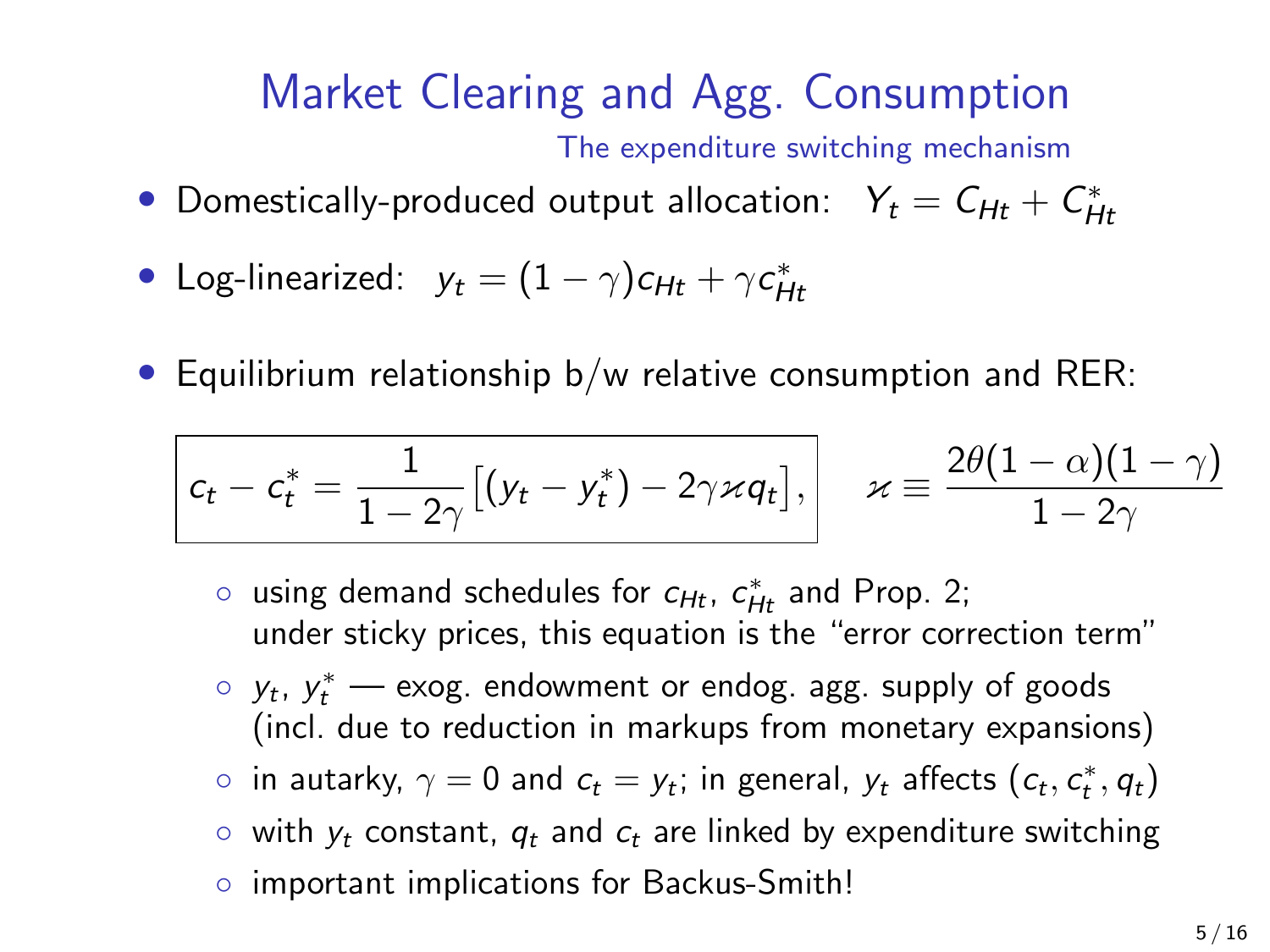### The Logic of Market Clearing

**1** Supply-side expansion: increase in  $y_t$ 

- $\circ$   $\ c_{t} c_{t}^{*}$  increases (if  $\gamma$  < 1/2) less than proportionally (if  $\gamma$   $>$  0)
- $\circ$   $q_t$  tends to increase (RER depreciation) reflecting relative abundance of home goods  $\Rightarrow$  Backus-Smith puzzle
- **2** Expenditure switching: increase in  $q_t$  holding  $y_t$  constant
	- depreciation ⇒ relative demands for home good ↑ everywhere
	- $\circ$  increase in  $c_t c_t^*$  cannot be consistent with market clearing
	- $\Rightarrow$  must be associated with a decline in  $c_t c_t^\ast$  (weak if  $\gamma$  is small)
- **3** Keynes' Transfer problem: decline in  $c_t$  holding  $y_t$  constant
	- $\circ$   $c_t$   $\downarrow$  due to wealth decline or "patience" preference shock
	- $\circ$  surplus  $y_t$  now needs to be allocated for consumption globally
	- $\Rightarrow$  requires depreciation  $(q_t \uparrow)$ , and a large one if  $\gamma$  small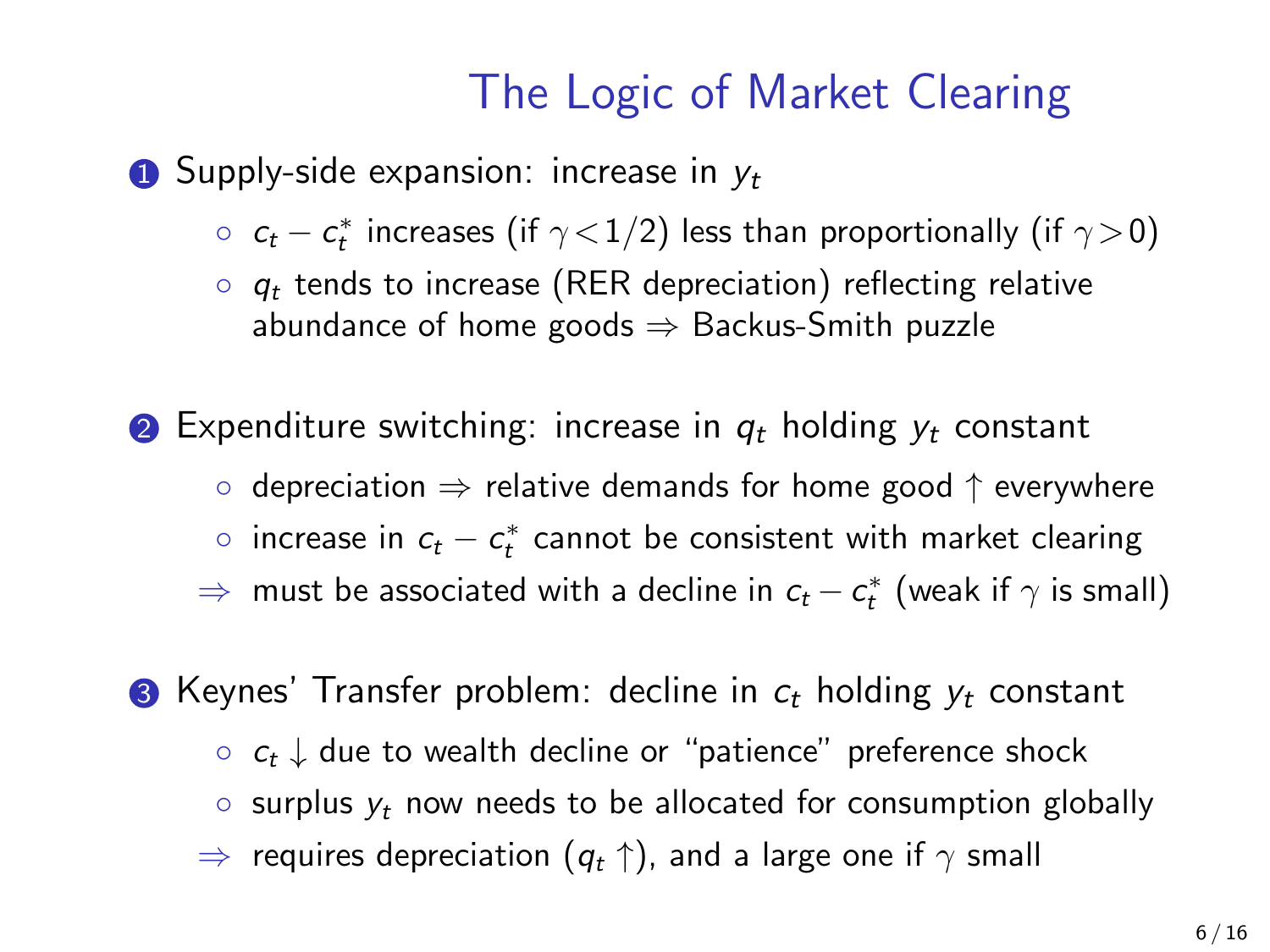# INTERNATIONAL RISK SHARING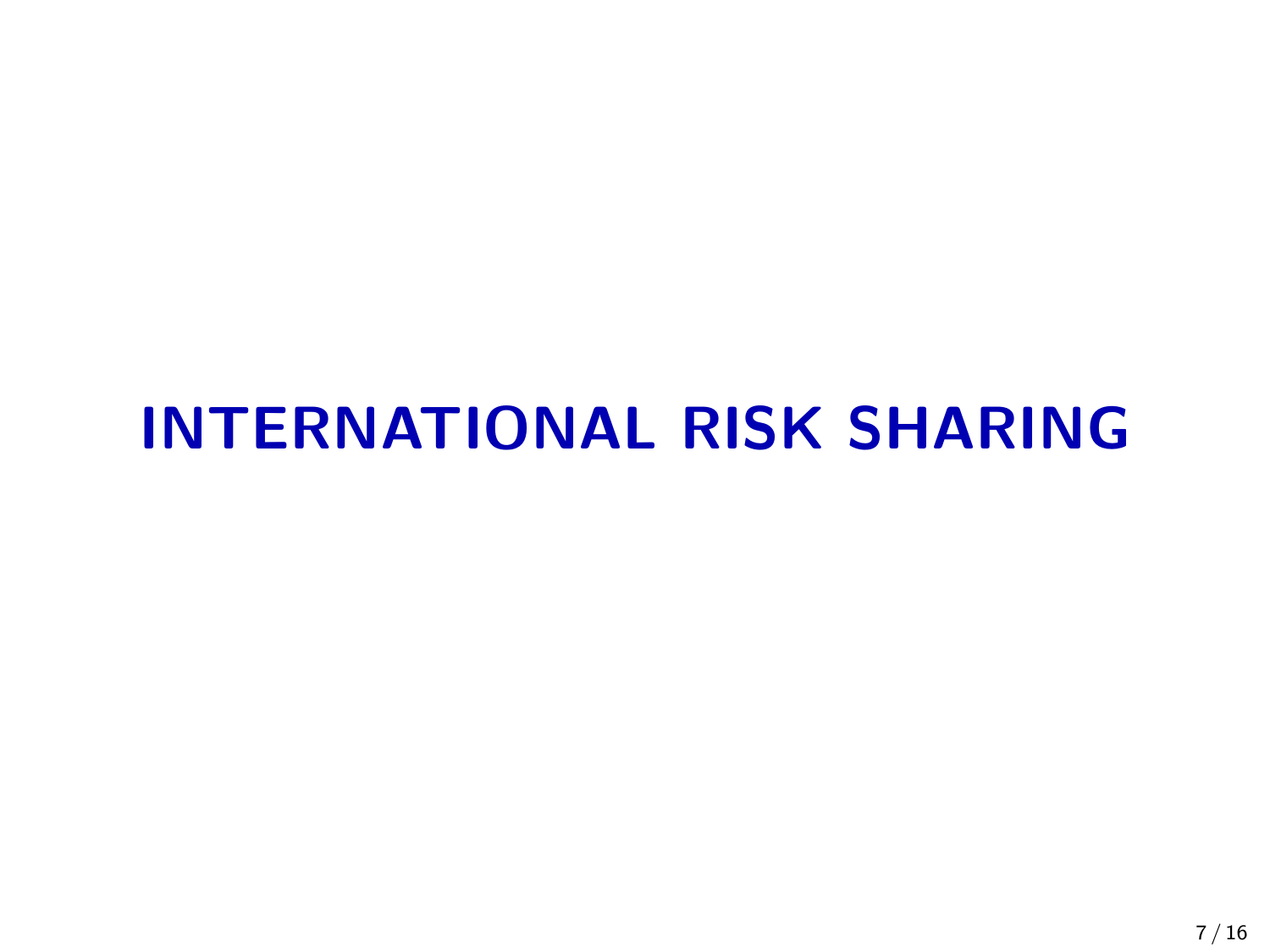## International Risk Sharing

- $\bullet$  Fundamental asset pricing equation:  $\mathbb{E}_t\{\mathcal{M}_{t+1}^h\mathcal{R}_{t+1}^j\}=1$ 
	- $\circ \;\; {\cal R}^j_{t+1} \equiv ({\cal P}^j_{t+1} + {\cal D}^j_{t+1})/{\cal P}^j_t$  is the rate of return on asset  $j$
	- $\circ \: \: \mathcal{M}_{t+1}^{h}$  is nominal SDF of agent  $h$  who can trade asset  $j$

 $\circ$  with CRRA utility, representative SDF:  $\mathcal{M}_{t=1} = \beta \left( \frac{C_{t+1}}{C_t} \right)^{-\sigma} \frac{P_t}{P_{t+1}}$ 

• Denote with  $J_t$  and  $J_t^*$  the sets of assets  $j$  available at time  $t$ to home and foreign households, respectively

 $\circ$  converting from foreign to home currency:  $\mathcal{R}_{t+1}^j = \mathcal{R}_{t+1}^{j*} \frac{\mathcal{E}_{t+1}}{\mathcal{E}_{t}}$  $\mathcal{E}_t$ 

• For all assets  $j \in J_t \cap J_t^*$  (i.e., traded by both home & foreign):

$$
\mathbb{E}_t\Bigg\{\Bigg[\left(\frac{\mathcal{C}_{t+1}}{\mathcal{C}_t}\right)^{-\sigma}\frac{\mathcal{Q}_{t+1}}{\mathcal{Q}_t}-\left(\frac{\mathcal{C}_{t+1}^*}{\mathcal{C}_t^*}\right)^{-\sigma}\Bigg]\cdot\frac{\mathcal{R}_{t+1}^{j*}}{\mathcal{P}_{t+1}^*/\mathcal{P}_t^*}\Bigg\}=0
$$

◦ traded assets bring home & foreign real SDFs closer together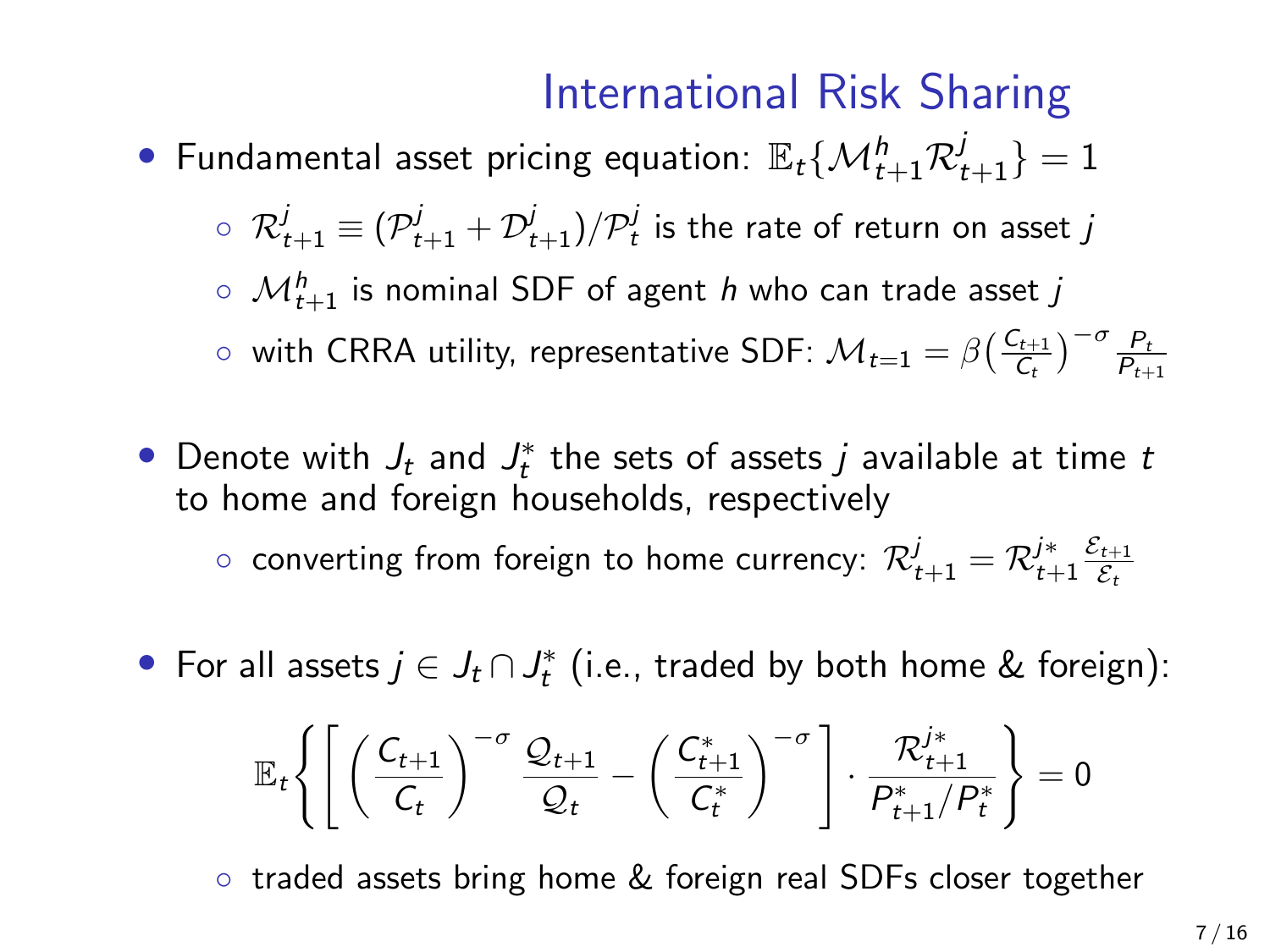### Complete Markets

#### Backus-Smith Condition

• If  $J_t \cap J_t^*$  spans every state of the world, we have:

$$
\left(\frac{C_{t+1}}{C_t}\right)^{-\sigma} \frac{\mathcal{Q}_{t+1}}{\mathcal{Q}_t} = \left(\frac{C_{t+1}^*}{C_t^*}\right)^{-\sigma} \Rightarrow \left(\frac{C_t}{C_t^*}\right)^{\sigma} = \chi_0 \cdot \mathcal{Q}_t
$$
  
ofificient risk-sharing logic:  $\frac{u'(C_t)}{P_t} \propto \frac{u'(C_t^*)}{C_t P_t^*}$  vs  $C_t / C_t^* = const$ 

- $\circ$  another implication:  $\frac{\mathcal{E}_{t+1}}{\mathcal{E}_t} = \frac{\mathcal{M}_{t+1}}{\mathcal{M}_{t+1}^*}$  (marginal value of currency)
- Log-linearized Backus-Smith condition:

$$
\sigma(c_t-c_t^*)=q_t
$$

◦ risk sharing (transfers) vs expenditure switching in goods mkt ◦ only "utility shocks" can break this tight link (BS puzzle)

• Solution for RER using market clearing:

$$
q_t = \xi \cdot (y_t - y_t^*), \quad \xi \equiv \frac{\sigma}{(1 - 2\gamma) + 2\gamma \sigma \varkappa}
$$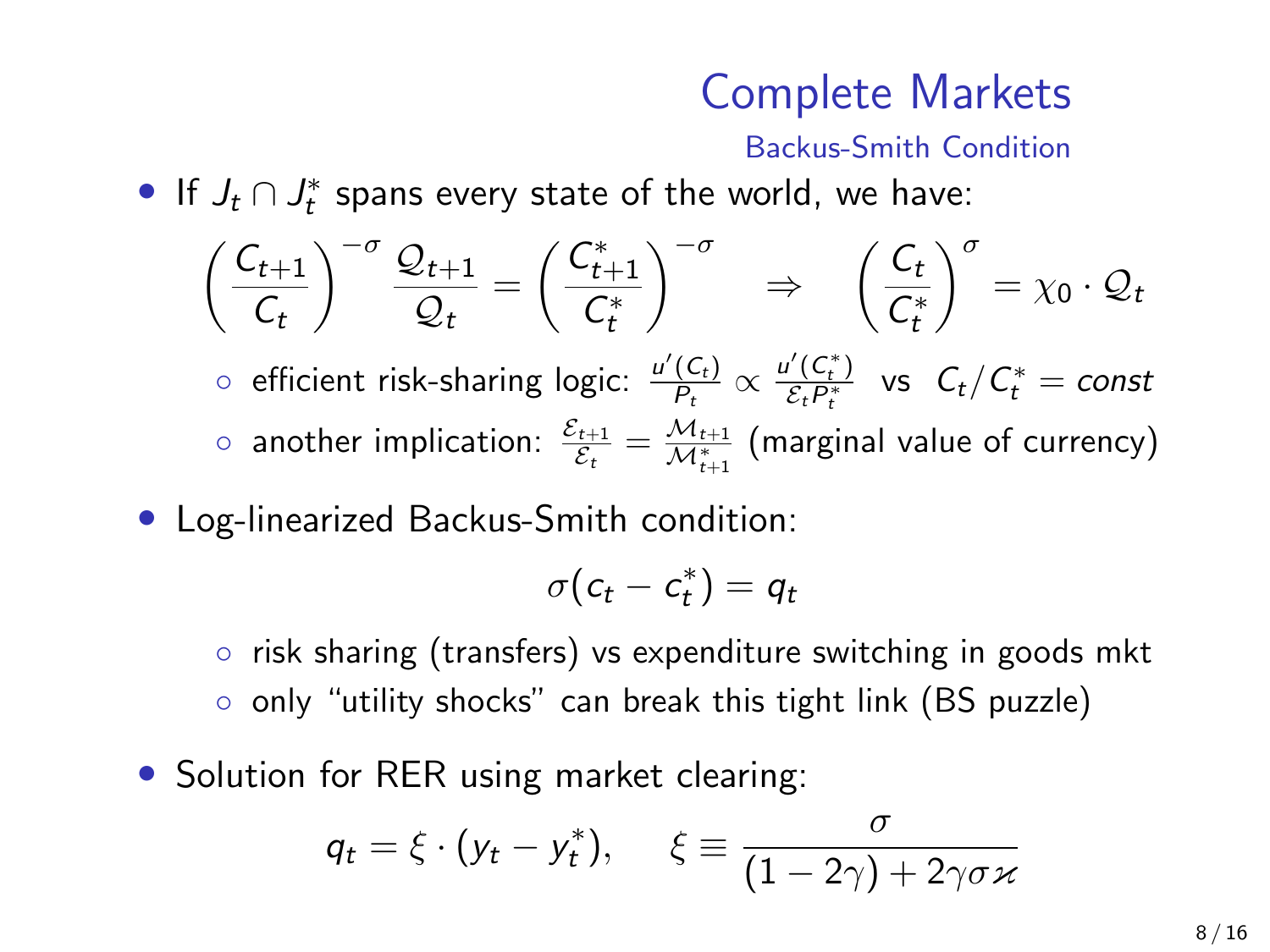### Financial Autarky

- Assume  $J_t \cap J_t^* = \emptyset$ , while goods trade is possible  $\Rightarrow$   $N\chi_t \equiv 0$
- Then  $nx_t = 0$  implies:

$$
c_t - c_t^* = \vartheta q_t, \hspace{5mm} \vartheta = 1 + 2(\theta - 1)(1 - \alpha)\frac{1 - \gamma}{1 - 2\gamma} > 0
$$

• Cole-Obstfeld case:  $\sigma \vartheta = 1$  (in particular,  $\sigma = \theta = 1$ )

◦ in this case,  $nx_t = 0$  is collinear with Backus-Smith

- $\circ$  complete-market allocation achieved independently of  $J_t \cap J_t^*$
- perfect insurance guaranteed by ToT adjustment
- General solution, using market clearing:

$$
q_t = \zeta \cdot (y_t - y_t^*), \quad \zeta \equiv \frac{1}{(1 - 2\gamma)\vartheta + 2\gamma \varkappa}
$$

◦ qualitatively the same as complete markets (BS puzzle) • only "preference shocks"  $\epsilon_t$  can break this tight link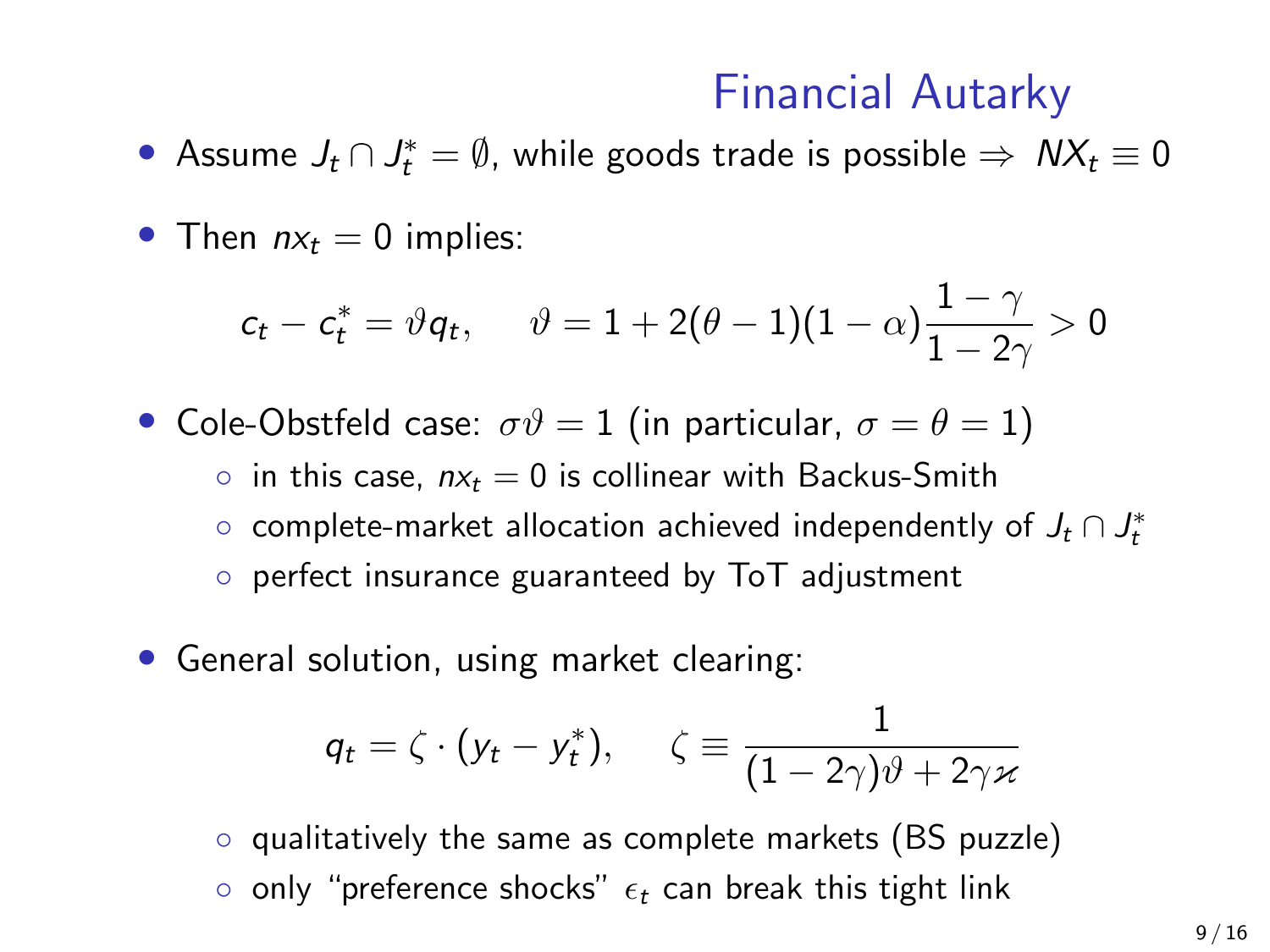### General Incomplete Markets

- $J_t \cap J_t^*$  is non-empty, yet does not provide full spanning
- General log-linearized risk sharing condition:

$$
\mathbb{E}_t\{\sigma(\Delta c_{t+1}-\Delta c_{t+1}^*)-\Delta q_{t+1}\}=\hat{\psi}_t
$$

◦ as if "single-bond economy"; relationship in expectations only  $\circ \ \hat{\psi}_{\bm{t}}$  is either risk-premium or risk-sharing friction ( "UIP shock" )  $\circ \hspace{0.1in}$  without  $\hat{\psi}_{t}$  shocks,  $\mathsf{x}_{t} \equiv \sigma(\mathsf{c}_{t} - \mathsf{c}_{t}^{\ast}) - q_{t}$  is a martingale  $\circ \;$  BS  $\mathrm{corr}(\Delta c_t-\Delta c_t^*,\Delta q_t)< 0$  is possible w or w/out  $\hat{\psi}_t$ 

Using market clearing:

$$
\mathbb{E}_t \Delta q_{t+1} = \xi \cdot \mathbb{E}_t {\{\Delta y_{t+1} - \Delta y^*_{t+1}\}} - \frac{\hat{\psi}_t}{1 + 2\gamma \sigma \varkappa/(1 - 2\gamma)}
$$

 $\circ \,\,$  is  $\hat{\psi}_t = 0$  and  $y_t - y_t^*$  is RW, then  $q_t$  is also random walk

◦  $q_t$  and lim<sub>i</sub>  $\mathbb{E}_t q_{t+j}$  are indeterminate from risk-sharing alone; without  $\hat{\psi}_t$ ,  $\mathit{q}_t$  is generally non-stationary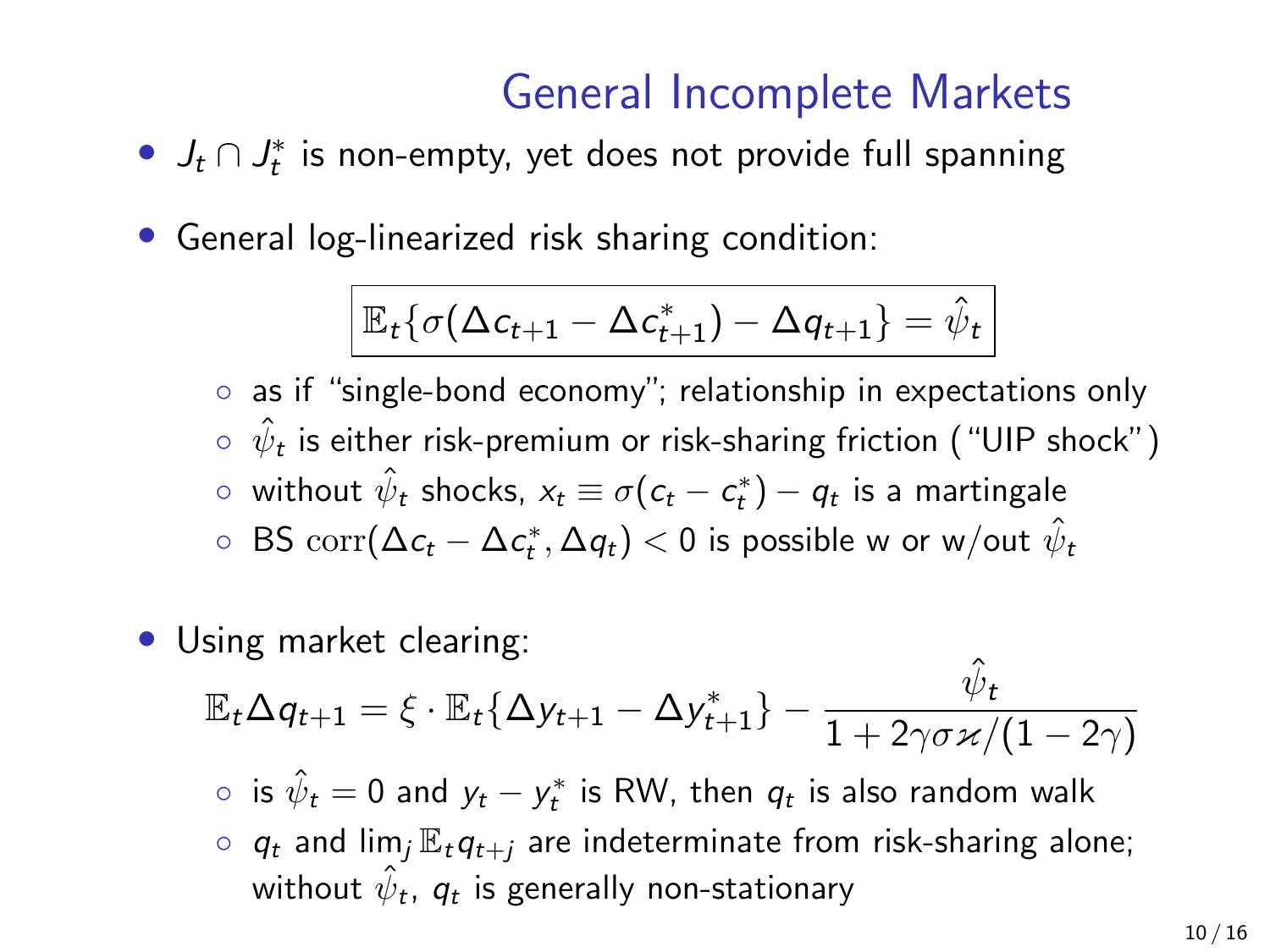# EXCHANGE RATES IN GENERAL EQUILIBRIUM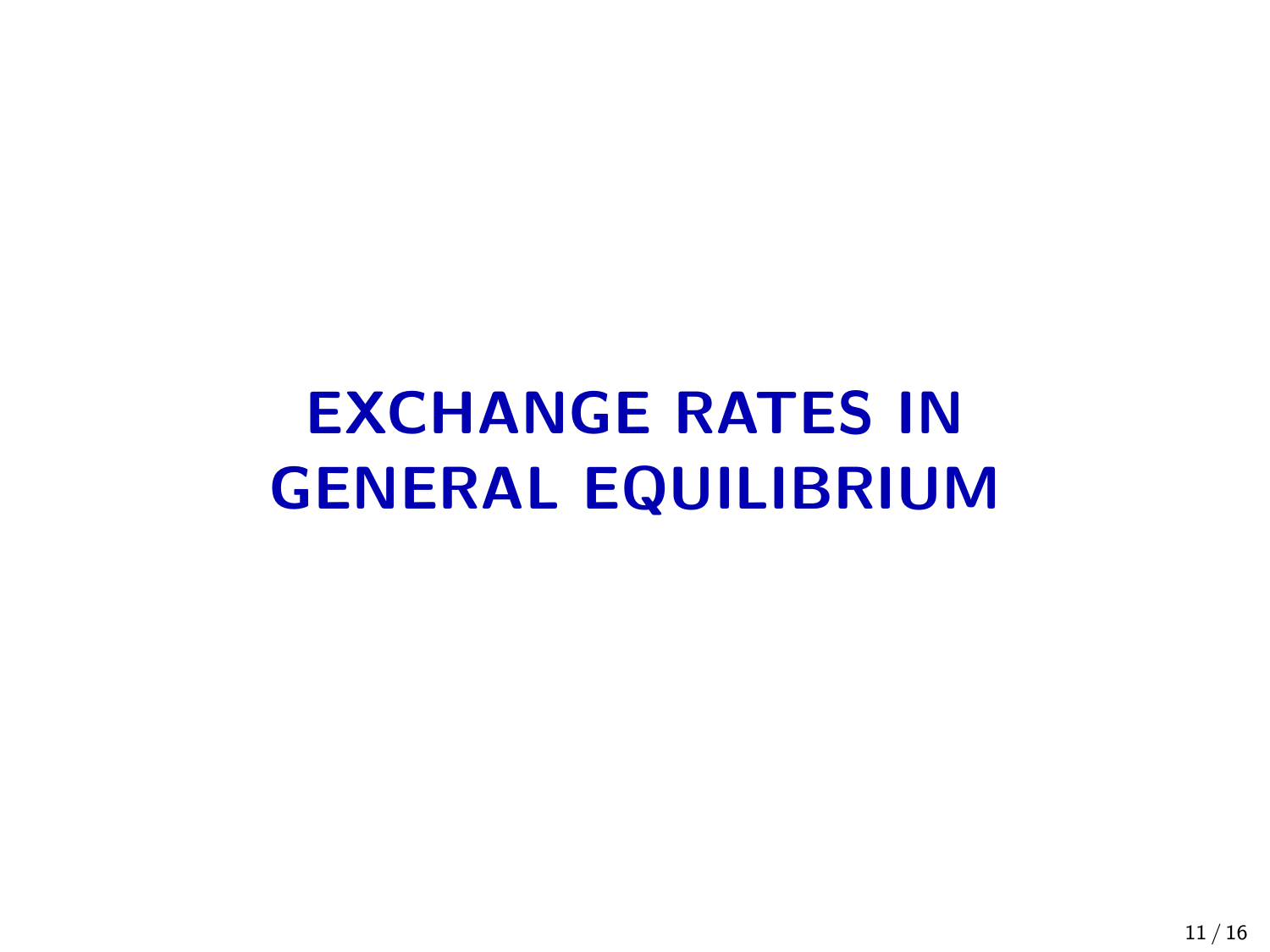## Country Budget Constraint

• Country budget constraint can be written as:

$$
\mathcal{B}_t = \mathcal{R}_t \mathcal{B}_{t-1} + \mathsf{N} X_t
$$

- $\circ$   $\mathcal{B}_t$  is NFA and  $\mathcal{R}_t$  is gross return on NFA, given  $\{\mathcal{B}_t^j, \mathcal{R}_{t+1}^j\}_{{J_t}}$  $\circ \;\; {\cal B}_t\! =\! \sum_{j\in J_t} {\cal P}_t^j B_t^j \;$  and  $\;{\cal R}_{t+1}{\cal B}_t\! =\! \sum_{j\in J_t} ({\cal P}_{t+1}^j\! +\! {\cal D}_{t+1}^j) B_t^j$
- Intertemporal budget constraint (IBC) is then:

$$
\mathcal{R}_t \mathcal{B}_{t-1} + \sum\nolimits_{k=0}^\infty \frac{\mathit{N}X_{t+k}}{\mathcal{R}_{t,t+k}} = 0, \quad \mathcal{R}_{t,t+k} \equiv \prod\nolimits_{\ell=1}^k \mathcal{R}_{t+\ell}
$$

- $\circ$   $NX_t < 0$  needs to be compensated either by  $NX_{t+k} > 0$  or by favorable returns on NFA (valuation effects)
- what is more important: risk sharing or budget constraint?
- Log-linearized flow budget constraint:

$$
\boxed{\beta b_{t+1} - b_t = nx_t = \gamma[\vartheta q_t - (c_t - c_t^*)]}
$$

- $\circ \;\; b_t \equiv \bar{\cal R} {\cal B}_{t-1}/\bar{Y}$  is NFA/GDP-ratio,  $\beta = 1/\bar{\cal R} < 1$
- $\circ~$  together with risk sharing  $\Rightarrow$  dynamic system in  $(q_t, b_{t+1})$  with initial  $b_0$  and terminal (no-bubble)  $\lim_{j\to\infty}\beta^jb_{t+j}=0.$  11/16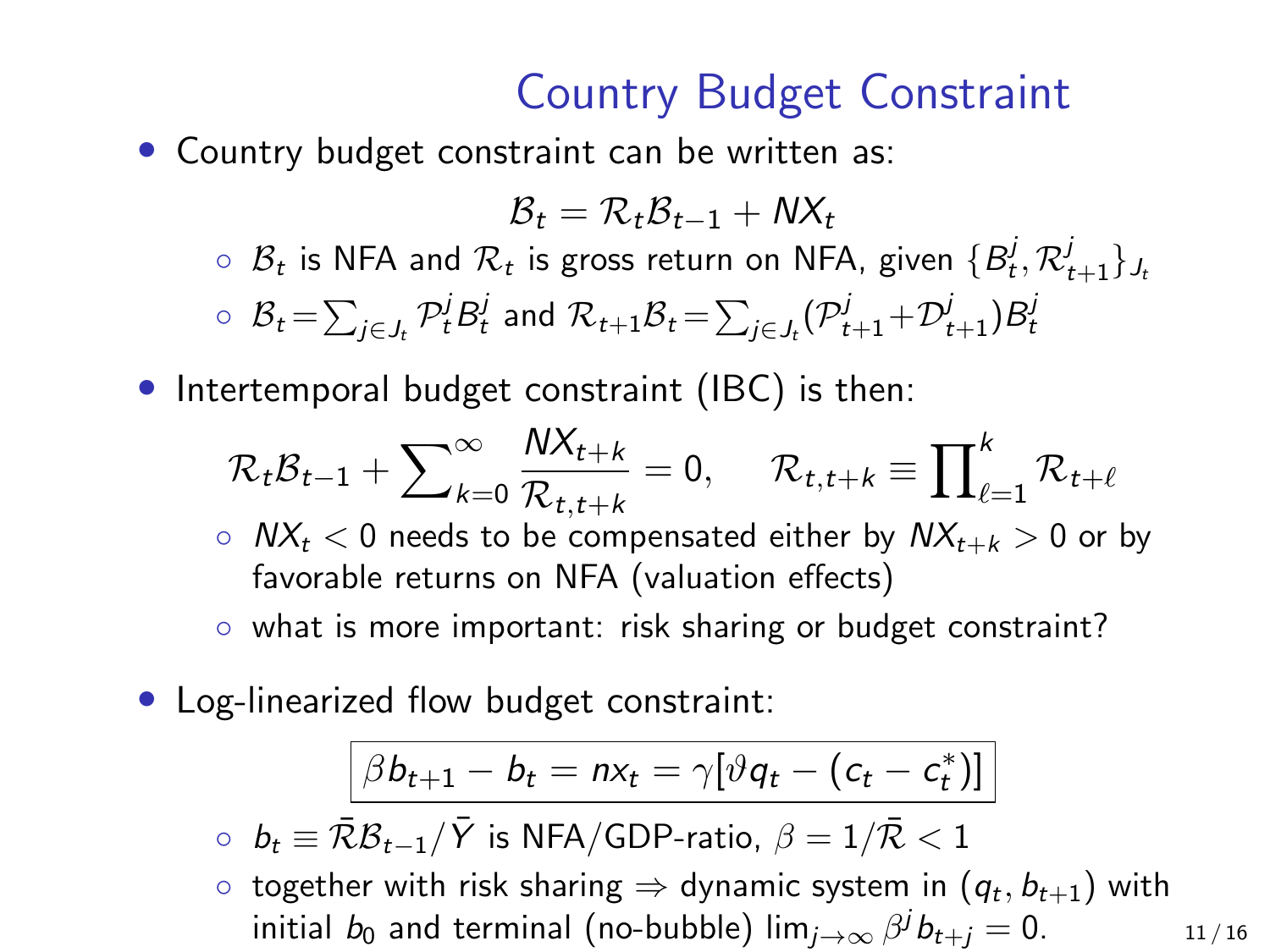### Real Exchange Rate

• Assume  $\tilde{y}_t \equiv y_t - y_t^*$  and  $\hat{\psi}_t$  follow AR(1)s with  $\rho \leq 1$ :

$$
q_t = -\frac{1}{\vartheta + \frac{2\gamma \varkappa}{1-2\gamma}} \frac{1-\beta}{\gamma} b_t + \frac{1}{1+\frac{2\gamma \sigma \varkappa}{1-2\gamma}} \frac{\beta}{1-\beta \rho} \hat{\psi}_t + \left[ \frac{\beta(1-\rho)}{1-\beta \rho} \xi + \frac{1-\beta}{1-\beta \rho} \zeta \right] \tilde{y}_t
$$

 $\bullet\,$  Without "financial" shocks  $\hat{\psi}_{\bm{t}}$ , we can further show that:

$$
\Delta q_t = \zeta \Delta \tilde{y}_t + \tfrac{\beta(1-\rho)}{1-\beta \rho} (\xi-\zeta) \Big( \tilde{y}_t - \frac{1}{\beta} \tilde{y}_{t-1} \Big)
$$

 $\circ$  special cases:  $\beta \rightarrow 1$  and  $\rho \rightarrow 1$  and Cole-Obstfeld ( $\xi = \zeta$ )

 $\circ$  low volatility and strong positive correlation with  $c_t$  and  $v_t$ 

\n- With 
$$
\hat{\psi}_t
$$
,  $\Delta q_t \sim ARMA(1,1)$  with AR root  $\rho$  and MA root  $\frac{1}{\beta}$
\n

- indistinguishable from RW when β and ρ are close to 1; also extra RER volatility and weak negative BS correlation
- $\circ~$  small persistent  $\hat{\psi}_t~\Rightarrow$  persistent departures from  $\mathbb{E}_t\Delta q_{t+j}=0$ met with large surprise jumps in  $q_t$  to satisfy IBC
- home bias and incomplete ERPT mute transmission into aggregate prices and quantities via expenditure switching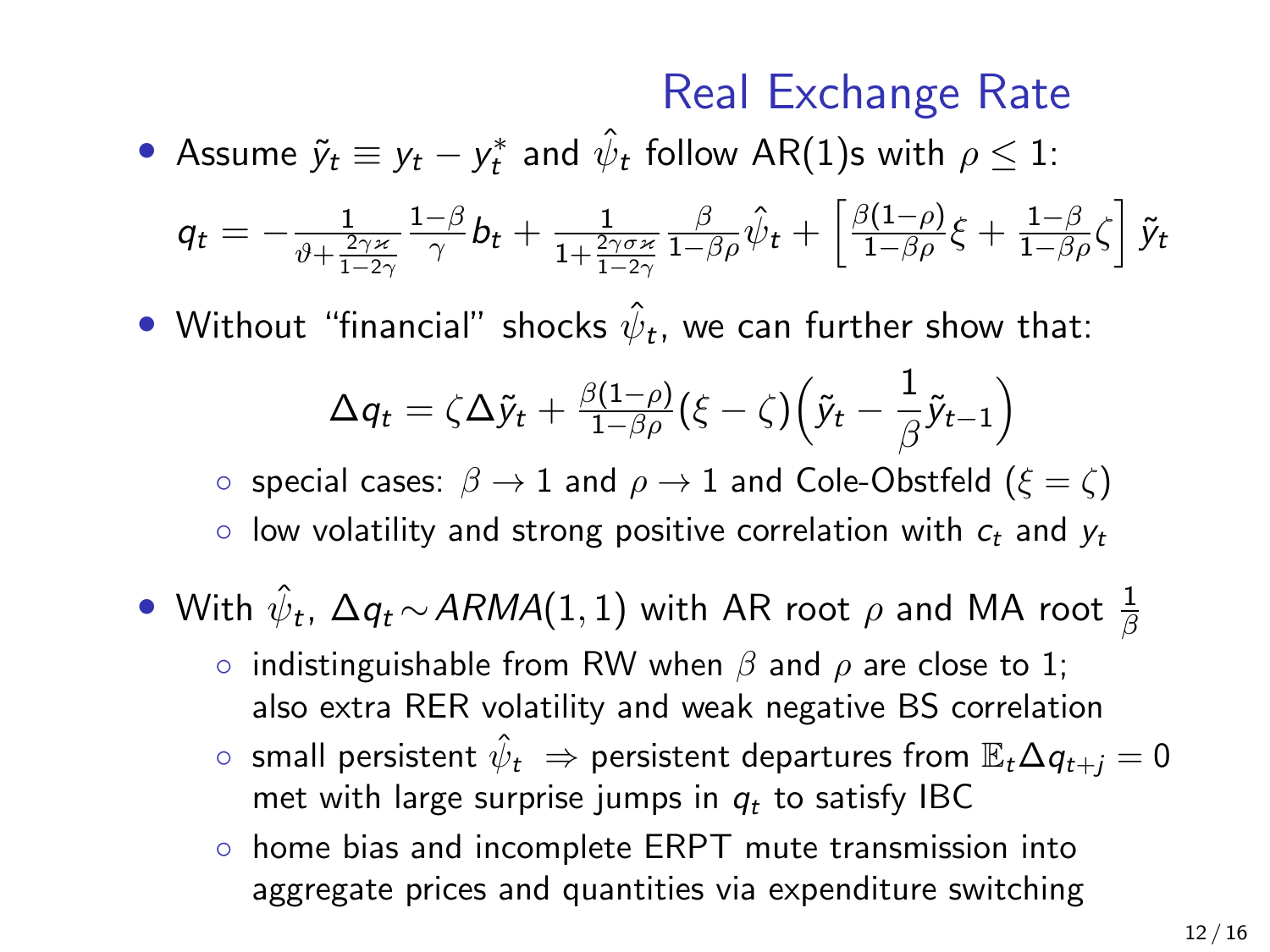## Is RER Stationary?

• RER is, in general, non-stationary (integrated) even when underlying shocks are transitory

 $\circ$  assumption of LR mean reversion in  $q_t$  is not generally justified

- IBC provides theoretical discipline on the future path of  $q_t$ :
	- $\circ$  no-bubble condition, lim $_{j\rightarrow\infty}$   $\beta^j$ b $_{t+j}=0$ , instead of an *ad hoc* assumption that  $\lim_{i\to\infty} q_{t+i} = \overline{q}$
- RER is not a RW with notable departures from  $\mathbb{E}_t \Delta q_{t+1} = 0$ ◦ e.g., due to risk premia and/or financial frictions
	- yet with virtually unbounded half lives
- Integrated RER has tendency for imperfect mean reversion
	- $\circ \ \text{corr}(\Delta q_t, \Delta q_{t-1}) < 0$ , yet AR(1) is inadequate
	- equilibrium RER persistence is a result of GE forces, and not of the type of the PPP deviation (Lemma 1)
	- $\circ$  Proposition 1 then links  $q^W_t$  and  $q_t$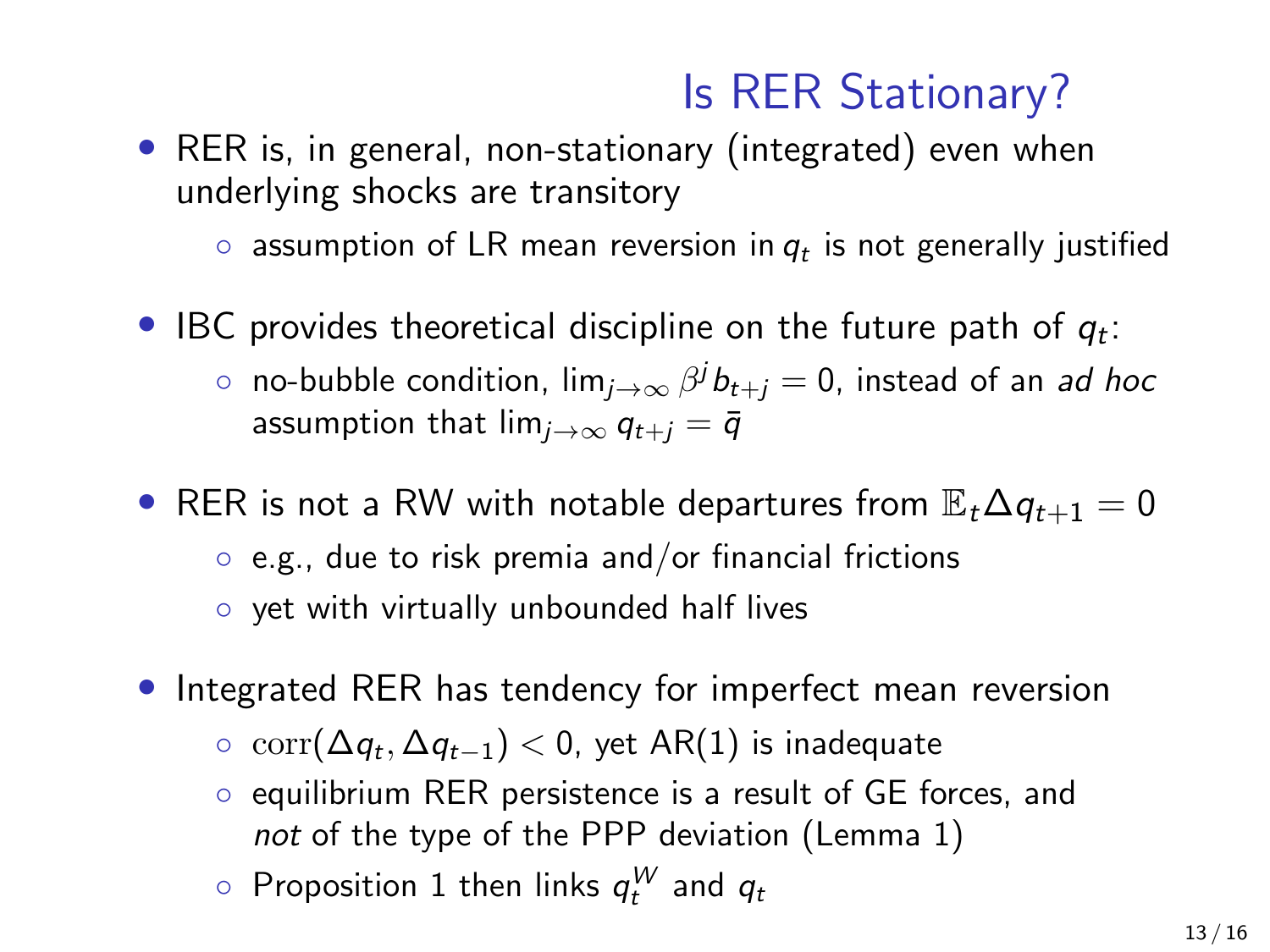## Monetary Policy and Exchange Rates

Bringing back together  $e_t$  and  $q_t$ 

- In PE, it is conventional to take  $e_t$  shocks as exogenous and study their transmission into prices and, thus,  $q_t$
- In GE, however, a reverse approach is more fruitful:
	- $\circ$  combine the equilibrium behavior of  $q_t$  with monetary policy shaping  $p_t$  and  $p_t^*$  to obtain equilibrium  $e_t = q_t + p_t - p_t^*$
	- $\circ$  in particular, if monetary policy stabilizes  $\pi_t$  and  $\pi^*_t$  independently of  $\Delta e_t$  volatility; then  $\Delta e_t$  tracks  $\Delta q_t$  at all horizons
	- departures from martingale  $q_t$  can predict  $e_{t+h} e_t$
- How is inflation-stabilizing monetary policy consistent with volatile and persistent  $e_t$ ?
	- $\circ$  violates the monetarist view:  $\Delta e_t$  does not track  $\pi_t \pi^*_t$
	- no inconsistency in real models with inflation stabilization
	- same is true in in a monetary (sticky price) model provided:
		- (a) monetary shocks are not the key drivers of  $(e_t, q_t)$
		- (b) home bias and incomplete ERPT limit effect of  $e_t$  on  $\pi_t$
- ER regimes and the Mussa puzzle: mother of all puzzles!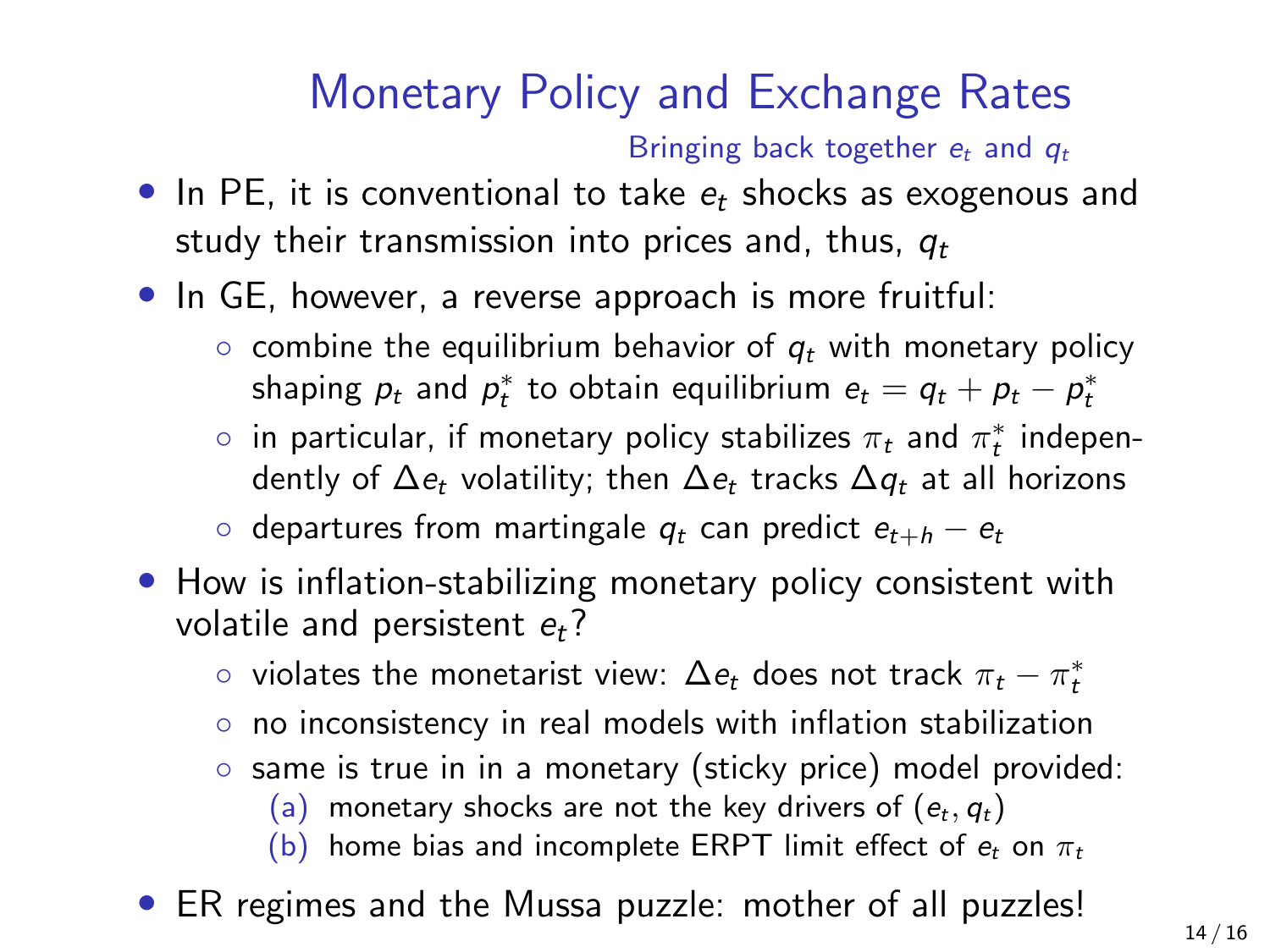### Conclusion

• Some form of PPP violation is necessary for a theory of RER

- home bias in tradables and due to non-tradables
- amplified by PTM, distribution margin, imported intermediate inputs, foreign-currency export price stickiness
- PPP deviations are insufficient to explain properties of RER
	- **1** large volatility and persistence
	- 2 close comovement with NER and lack of correlation with macro fundamentals, nominal or real
- RER dynamics is shaped by GE forces:
	- **1** goods market clearing (expenditure switching mechanism)
	- **2** international risk sharing (expected changes in RER)
	- **3** country budget constraint (unexpected level jumps in RER)